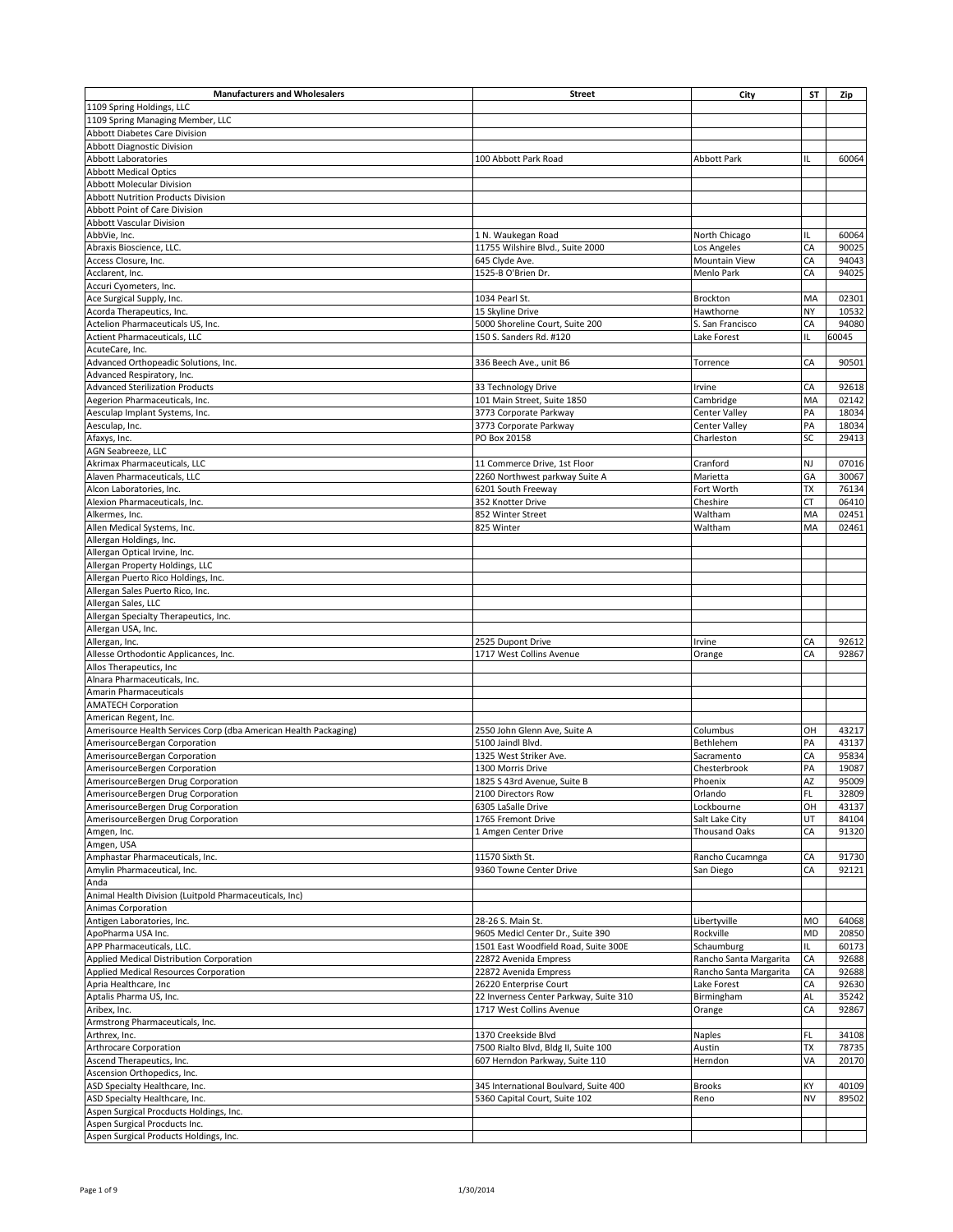| <b>Manufacturers and Wholesalers</b>                                                 | <b>Street</b>                                  | City                     | ST       | Zip            |
|--------------------------------------------------------------------------------------|------------------------------------------------|--------------------------|----------|----------------|
| Aspen Surgical Products, Inc.                                                        |                                                |                          |          |                |
| Astellas Pharma US, Inc.<br>Asthmatx, Inc.                                           | Three Parkway North                            | Deerfield                | IL       | 60015          |
| AstraZenca LP                                                                        | 1800 Concord Pike                              | Wilmington               | DE       | 19850          |
| AstraZenca Pharmaceuticals LP                                                        | 1800 Concord Pike                              | Wilmington               | DE       | 19850          |
| Aton Pharmac, Inc.                                                                   |                                                |                          |          |                |
| Atos Medical, Inc.                                                                   | 11390 W Theodore Trecker Way                   | <b>West Allis</b>        | WI       | 53214          |
| Atritech, Inc.                                                                       |                                                |                          |          |                |
| Atto BioScience, Inc.                                                                |                                                |                          |          |                |
| Auburn Pharmaceutical                                                                | 1775 John R. Road                              | Troy                     | MI       | 48083          |
| Audrey Enterprise, LLC<br>Auxilium Pharmaceuticals, Inc.                             | 640 Lee Road                                   | Chesterbrook             | PA       | 19087          |
| Avanir Pharmaceuticals, Inc.                                                         | 101 Enterprise                                 | Aliso Viejo              | СA       | 92694          |
| Avid Radiopharmaceuticals, Inc.                                                      |                                                |                          |          |                |
| B. Braun Interventional Systems, Inc.                                                | 824 Twelfth Avenue                             | Bethlehem                | PA       | 18018          |
| B. Braun Medical, Inc.                                                               | 824 Twelfth Avenue                             | Bethlehem                | PA       | 18018          |
| Banyan International Corp.                                                           | 2118 E. Interstte 20                           | Abilene                  | ТX       | 79604          |
| Bard Access Systems, Inc.                                                            |                                                |                          |          |                |
| Bard Peripheral Vascular, Inc.                                                       |                                                |                          |          |                |
| Bausch & Lomb, Incorporated                                                          | 1400 Goodman St.B96                            | Rochester                | ΝY       | 14604          |
| <b>Baxter Healthcare Corporation</b><br>Bayer Healthcare LLC, Animal Health Division | One Baxter Parkway                             | Deerfield                | IL       | 60015          |
| Bayer Healthcare LLC, Consurmer Care Division                                        |                                                |                          |          |                |
| Bayer Healthcare LLC.                                                                | 6 West Belt                                    | Wayne                    | IN       | 07470          |
| Bayer Healthcare Pharmaceuticals, Inc.                                               |                                                |                          |          |                |
| Bayer LLC, Dermatological Divison                                                    |                                                |                          |          |                |
| Bayer LLC, Diabetes Care Division                                                    |                                                |                          |          |                |
| Bayer LLC, Radiology & Interventional                                                |                                                |                          |          |                |
| BD AcuteCare, Inc.                                                                   |                                                |                          |          |                |
| BD Biosciences Sys & Reagents, Inc.                                                  |                                                |                          |          |                |
| BD Infusion Therapy Systems, Inc.<br>BDI Pharma, Inc.                                |                                                |                          |          |                |
| Beckman Coulter Genomics, Inc.                                                       | 120 Research Drive                             | Columbia                 | SC       | 29203          |
| Beckman Coulter, Inc.                                                                | 250 S. Kraemer Blvd                            | Brea                     | СA       | 92821          |
| Becton Dickinson and Company and subsidiaries                                        | 1 Becton Drive                                 | Franklin Lakes           | NJ       | 07417          |
| <b>Bedford Laboratories</b>                                                          |                                                |                          |          |                |
| Bellco Drug Corp.                                                                    | 5500 New Horizons Blvd.                        | N Amityville             | NΥ       | 11701          |
| Ben Venue Laboratories, Inc.                                                         | 300 Northfield Road                            | Bedford                  | OН       | 44146          |
| Biocompatibles, Inc.                                                                 |                                                |                          |          |                |
| Biogen Idec                                                                          | 14 Cambridge Center                            | Cambridge                | МA       | 02142          |
| BioMarin Pharmaceutical, Inc.                                                        | 105 Digital Drive                              | Novato                   | СA       | 94949          |
| <b>Biomaterials</b>                                                                  |                                                |                          |          |                |
| BioRx<br>Biosense Webster, Inc                                                       | 10828 Kenwood Road<br>3333 Diamond Canyon Road | Cincinnati<br>Bridgewaer | OН<br>NJ | 45242<br>08807 |
| <b>Biotest Pharmaceuticals Corporation</b>                                           | 5800 Park of Commerce Blvd. NW                 | Boca Raton               | FL       | 33487          |
| Biovail NTI Inc.                                                                     |                                                |                          |          |                |
| <b>Bioventus LLC</b>                                                                 | 3303 E. Holmes Road                            | Memphis                  | ΤN       | 38118          |
| Boehringer Ingelheim Pharmaceuticals, Inc.                                           | 900 Ridgebury Rd.                              | Ridgefield               | СT       | 06877          |
| <b>Boston Scientific Corporation</b>                                                 | One Boston Scientific Place                    | Natick                   | MA       | 01760          |
| Brainlab, Inc.                                                                       | 3 Westbrook Corporate Center, Suite 400        | Westchester              | IL       | 60154          |
| Bridgeport Medical, Inc.                                                             |                                                |                          |          |                |
| Bridgeport Medical, Inc.                                                             | 777 Scudders Mill Road                         | Plainsboro               | NJ       |                |
| Bristol-Myers Squibb Company<br><b>Bromaterials</b>                                  |                                                |                          |          | 08536          |
| <b>Bryant Ranch Prepack</b>                                                          | 12623 Sherman Way #A                           | North Hollywood          | СA       | 91605          |
| BTG International Inc.                                                               | 300 Barr Harbor Drive, Suite 800               | West Conshohocken        | PA       | 19428          |
| <b>Butler Schein Animal Supply</b>                                                   | 400 Metro Place N.                             | Dublin                   | ΟН       | 43017          |
| Cadence Pharmaceuticals, Inc.                                                        | 12481 High Bluff, Suite 200                    | San Diego                | СA       | 92130          |
| Cameron Health                                                                       |                                                |                          |          |                |
| Cameron Health, Inc.                                                                 |                                                |                          |          |                |
| Cangene bioPharmac                                                                   |                                                |                          |          |                |
| Cangene Corporation<br>Cardiac Packemakers, Inc.                                     | 920 Cassatt Rd. Suite 100                      | Bernyn                   | PA       | 19312          |
| Cardinal Health, Inc. and It's subsidiaries                                          | 7000 Cardinal Place                            | Dublin                   | он       | 43017          |
| Carestream Dental, LLC                                                               | 1765 The Exchange                              | Atlanta                  | GA       | 30339          |
| Carestream Health, Inc.                                                              | 150 Verona St.                                 | Rochester                | ΝY       | 14608          |
| Carl Zeiss Meditec, Inc.                                                             | 5160 Hacienda Drive                            | Dublin                   | СA       | 94568          |
| Carmel Pharma AB                                                                     |                                                |                          |          |                |
| Cascade Medical Supply Co.                                                           |                                                |                          |          |                |
| Celera Corportation                                                                  | 1401 Harbor Bay Parkway                        | Alameda                  | СA       | 94502          |
| <b>Celgene Corporation</b>                                                           | 86 Morris Avenue                               | Summit                   | NJ       | 07901          |
| Central Admixture Pharmacy Services, Inc.                                            | 824 Twelfth Avenue                             | Bethlehem                | PA       | 18018          |
| Cerexa, Inc.<br>COLD-FX Pharmaceuticals (USA) Inc.                                   |                                                |                          |          |                |
| <b>Coloplast Corporation</b>                                                         | 1601 West River Road                           | Minneapolis              | MN       | 55411          |
| Confirm Dental                                                                       |                                                |                          |          |                |
| ConvaTec, Inc.                                                                       | 100 Headquarters Park Drive                    | Skillman                 | NJ       | 08558          |
| Cook Biotech Inc.                                                                    | 1425 Innovation Place                          | West Lafayette           | ΙN       | 47906          |
| Cook Endoscopy                                                                       | 4900 Bethania Station Road                     | Winston-Salem            | NC       | 27115          |
| Cook Incorporated                                                                    |                                                |                          |          |                |
| Cook Medical Incorporated                                                            | 1025 Acuff Road, PO Box 4195                   | Bloomington              | IN       | 47402          |
| Cook Vascular                                                                        | 1186 Montgomery Lane                           | Vandergrift              | PA       | 15690          |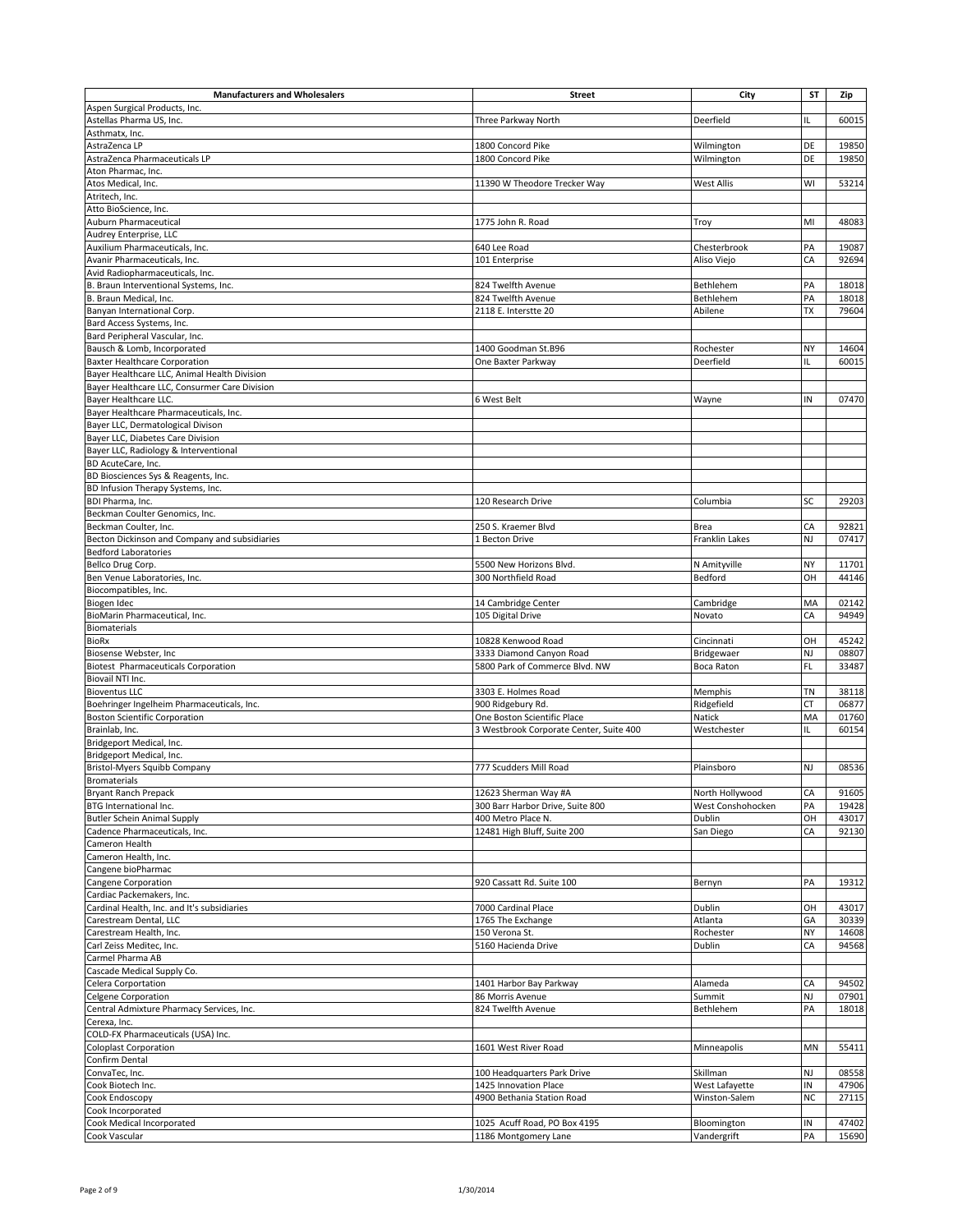| <b>Manufacturers and Wholesalers</b>                            | <b>Street</b>                              | City                      | ST | Zip            |
|-----------------------------------------------------------------|--------------------------------------------|---------------------------|----|----------------|
| Corcept Therapeutic Incorporated                                | 149 Commonwealth Drive                     | Menlo Park                | СA | 94025          |
| Cordis Corporation                                              | 430 Route 22 East                          | Bridgewater               | NJ | 08807          |
| <b>Cornerstone Therapeutics</b>                                 | 1255 Crescent Green Drive, Suite250        | Cary                      | NC | 27518          |
| CoTherix, Inc.                                                  |                                            |                           |    |                |
| Covidien                                                        | 15 Hampshire St.                           | Mansfield                 | MA | 02048          |
| Covidien Sales, LLC                                             |                                            |                           |    |                |
| Craniomaxillofacial                                             |                                            |                           |    |                |
| CryoLife, Inc.                                                  |                                            |                           | GA |                |
| Cubist Pharmaceuticals, Inc.                                    | 1655 Roberts Blvd. NW<br>65 Hayden Avenue  | Kennesaw                  | МA | 30144<br>02421 |
|                                                                 |                                            | Lexington                 |    |                |
| Cubist Pharmaceuticals, US                                      |                                            |                           |    |                |
| <b>CUI Corporation</b>                                          |                                            |                           |    |                |
| <b>Cyprus Medical Products LLC</b>                              |                                            |                           |    |                |
| Cytori Therapeutics, Inc.                                       | 3020 Callan Road                           | San Diego                 | CA | 92321          |
| Daiichi-Sankyo, Inc.                                            | Two Hilton Court                           | Parsippany                | NJ | 07054          |
| Darby Dental Supply Inc.                                        | 4745 Longley Lane                          | Reno                      | NV | 89502          |
| Darby Dental Supply Inc.                                        | NE Industrial Park Van Buren Blvd. Bldg-27 | <b>Guilderland Center</b> | NΥ | 12005          |
| Darby Dental Supply Inc.                                        | 300 Jericho Quadrangle                     | Jericho                   | ΝY | 11753          |
| Darby Dental Supply Inc.                                        | 4460 E. Holmes Road                        | Memphis                   | ΤN | 38118          |
| Datascope Corp.                                                 |                                            |                           |    |                |
| Davol, Inc.                                                     |                                            |                           |    |                |
| Dendreon Corporation                                            | 1301 2nd Avenue                            | Seattle                   | WA | 98101          |
| Dendreon Distribution, LLC                                      |                                            |                           |    |                |
| Dendreon Manufacturing, LLC                                     |                                            |                           |    |                |
| Dental Equipment, LLC                                           | 1717 West Collins Avenue                   | Orange                    | СA | 92867          |
| Dental Imaging Technologies, LLC                                | 1717 West Collins Avenue                   | Orange                    | CА | 92867          |
| Depomed Pharmaceutical, Inc.                                    | 1360 O'Brien Ave                           | Menlo Park                | CA | 94025          |
| DePuy Institute LLC                                             | 325 Paramount Drive                        | Raynham                   | MA | 02767          |
| DePuy Miltek Sports Medicine                                    | 325 Paramount Drive                        | Raynham                   | МA | 02768          |
| DePuy Synthes Joint Reconstruction                              |                                            |                           |    |                |
| DePuy Synthes Trauma                                            |                                            |                           |    |                |
| Dermik Laboratories                                             |                                            |                           |    |                |
| Dexcom, Inc.                                                    | 6340 Sequence Dr.                          | San Diego                 | СA | 82121          |
| Diagnostica Stago, Inc.                                         | 5 Century Dr.                              | Parsippany                | NJ | 07054          |
| Diplomat Pharmacy, Inc.                                         | 4100 S. Saginaw Street                     | Flint                     | MI | 48532          |
| Diplomat Specialty Pharmacy Great Lakes Distribution Center LLC |                                            |                           |    |                |
| Diplomat Specialty Pharmacy of Chicago, LLC                     |                                            |                           |    |                |
| Diplomat Specialty Pharmacy of Flint, LLC                       |                                            |                           |    |                |
| Diplomat Specialty Pharmacy of Ft. Lauderdale, LLC              |                                            |                           |    |                |
|                                                                 |                                            |                           |    |                |
| Diplomat Specialty Pharmacy of Grand Rapids, LLC                |                                            |                           |    |                |
| Diplomat Specialty Pharmacy of Southern California, LLC         |                                            |                           |    |                |
| <b>Direct Dental</b>                                            | 1267 Spice Island                          | Sparks                    | NV | 89431          |
| Discovery Laboratories, Inc.                                    | 2600 Kelly Road, Suite 100                 | Warrington                | PA | 18976          |
| Discovery Labware, Inc.                                         |                                            |                           |    |                |
| Dispensing Solutions, Inc.                                      |                                            |                           |    |                |
| Dow Pharmaceutical Sciences, Inc.                               |                                            |                           |    |                |
| Dr. LeWinn's Private formula International, Inc.                |                                            |                           |    |                |
| Dr. Reddy's Laboratories and subsidaries                        | 200 Somerset Corp. Blvd.                   | Bridgewater               | NJ | 08807          |
| Dyax Corp.                                                      | 55 Network Drive                           | Burlington                | MA | 01803          |
| Edwards LifeSciences, LLC                                       | One Edwards Way                            | Irvine                    | СA | 92614          |
| Eisai, Inc.                                                     | 100 Tice Blvd.                             | Woodcliff Lake            | NJ | 07677          |
| EKR Therapeutics, Inc.                                          | 1545 Route 206 S., 3rd floor               | Bedminster                | NJ | 07921          |
| Elan Pharmaceuticals, Inc.                                      | 300 Technology Square, 3rd floor           | Cambridge                 | MA | 02129          |
| Eli Lilly and Company                                           | Lilly Corporate Center                     | Indianapolis              | IN | 46285          |
| EMD Serono Research and Development Institute, Inc.             |                                            |                           |    |                |
| EMD Serono, Inc.                                                | One Technology Place                       | Rockland                  | MA | 02370          |
| <b>Endo Health Solutions</b>                                    | 100 Endo Blvd.                             | Chadds Ford               | PA | 19317          |
| EndoSolutions, Inc.                                             |                                            |                           |    |                |
| <b>Entellus Medical</b>                                         | 3600 Holly Lane North, Suite 40            | Plymouth                  | ΜN | 55447          |
| Enterix, Inc.                                                   | 236 Fernwood Ave                           | Edison                    | NJ | 08837          |
| Eon Labs, Inc.                                                  |                                            |                           |    |                |
| Ethicon Endo-Surgery                                            | 4545 Creek Rd.                             | Cincinnati                | ОН | 45242          |
| Ethicon, Inc.                                                   | PO Box 151; Route 22 West                  | Somerville                | NJ | 08876          |
| Eve Costopoulos                                                 |                                            |                           |    |                |
| Exelixis, Inc.                                                  | 210 East Grand Avenue                      | South San Francisco       | СA | 94080          |
| <b>Expert Med</b>                                               |                                            |                           |    |                |
| Eyetech Inc.                                                    |                                            |                           |    |                |
| Federal Medical Supply, Inc.                                    |                                            |                           |    |                |
| Ferring Pharmaceuticals, Inc                                    | 4 Gatehall Drive, Third Floor              | Parsippany                | NJ | 07054          |
| FFF Enterprises, Inc.                                           | 41093 County Center Dr.                    | Temecula                  | CA | 92591          |
| <b>First Veterinary Supply</b>                                  |                                            |                           |    |                |
| <b>Flowmatrix Corporation</b>                                   |                                            |                           |    |                |
| Focus Diagnostics, Inc.                                         |                                            |                           |    |                |
| Foguera Pharmaceuticals, Inc.                                   |                                            |                           |    |                |
| Forest Pharmaceuticals, Inc.                                    | 13600 Shoreline Dr.                        | St. Louis                 | MO | 63045          |
|                                                                 |                                            |                           |    |                |
| Forest Research Institute                                       |                                            |                           |    |                |
| Fresenius Kabi USA                                              | Three Corporate Drive                      | Lake Zurich               | IL | 60047          |
| Fresenius Medical Care North America                            | 920 Winter Street                          | Waltham                   | ΜA | 02451          |
| Galderma Laboratories, L.P.                                     | 14501 North Freeway                        | Fort Worth                | ТX | 76166          |
| GE Healthcare, Inc.                                             | 101 Carnegie Center                        | Princeton                 | NJ | 08540          |
| GeneOhm Sciences, Inc.                                          |                                            |                           |    |                |
| General Injectables and Vaccines, Inc.                          |                                            |                           |    |                |
| Generics International (US Parent), Inc. dba Qualitest          |                                            |                           |    |                |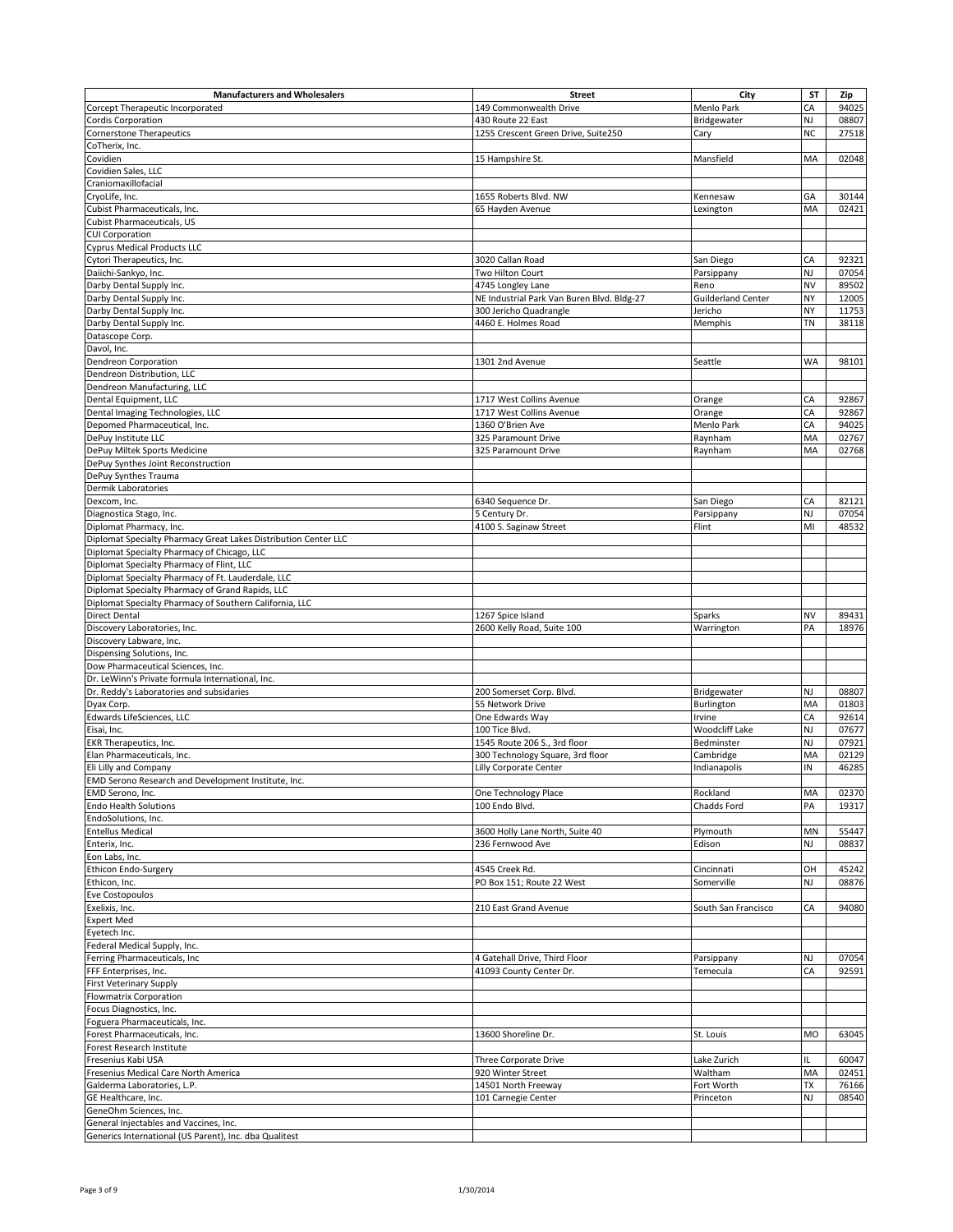| <b>Manufacturers and Wholesalers</b>                                                   | <b>Street</b>                                        | City                   | ST        | Zip   |
|----------------------------------------------------------------------------------------|------------------------------------------------------|------------------------|-----------|-------|
| Genesis Digital Imaging, Inc.                                                          | 12921 W. Washington Blvd                             | Los Angeles            | СA        | 90066 |
| Genetech USA, Inc.                                                                     |                                                      |                        |           |       |
| Genetech, Inc.                                                                         | 1 DNA Way                                            | South San Francisco    | СA        | 94080 |
| Genzyme Corporation                                                                    | 500 Kendall St.                                      | Cambridge              | MA        | 02142 |
| Glaukos Corporation                                                                    | 26051 Merit Circle, Suite 103                        | Laguna Hills           | СA        | 92653 |
| GlaxoSmithKline Consumer Healthcare, LP<br>GlaxoSmithKline, LLC                        | <b>Five Moore Drive</b>                              | Research Triangle Park | <b>NC</b> | 27709 |
| Global Care Quest, Inc.                                                                |                                                      |                        |           |       |
| Grifols Biologics, Inc.                                                                |                                                      |                        |           |       |
| Grifols Therapeutics, Inc.                                                             |                                                      |                        |           |       |
| Grifols USA, LLC                                                                       |                                                      |                        |           |       |
| Grifols, Inc.                                                                          | 2410 Lillyvale Ave                                   | Los Angeles            | СA        | 90032 |
| Gulf South Medical Supply, Inc.                                                        |                                                      |                        |           |       |
| H.D. Smith Wholesale Drug Company                                                      | 1370 Victoria Stree                                  | Carson                 | СA        | 90746 |
| Hager Worldwide, Inc.                                                                  | 441 19th St. SE                                      | Hickory                | NC        | 28602 |
| Halozyme, Inc.                                                                         | 11388 Sorrento Valley Road                           | San Diego              | CA        | 92121 |
| Handy Lab, Inc.                                                                        |                                                      |                        |           |       |
| Harvard Third Party Logistics                                                          | 5110 W. 74th Street                                  | Indianapolis           | IN        | 46269 |
| Healthpoint, LTD.                                                                      | 3909 Hulen Street                                    | Fort Worth             | ТX        | 76107 |
| Healthtronics, Inc.                                                                    |                                                      |                        |           |       |
| HemoCue, Inc.                                                                          |                                                      |                        |           |       |
| Hemosphere, Inc.                                                                       |                                                      |                        |           |       |
| Henry Schein, Inc.                                                                     | 135 Duryea Rd.                                       | Melville               | NΥ        | 11747 |
| <b>Herbert Laboratories</b>                                                            |                                                      |                        |           |       |
| HF Acqusition Co, LLC dba HealthFirst                                                  | 22316 70th Ave. W. unit A                            | Mountlake Terrace      | WA        | 98043 |
| Hill-Rom Company, Inc.<br>Hill-Rom Logistics, Inc.                                     |                                                      |                        |           |       |
| Hill-Rom Manufacturing, Inc.                                                           |                                                      |                        |           |       |
| Hill-Rom Services, Inc.                                                                |                                                      |                        |           |       |
| Hill-Rom, Inc.                                                                         | 1069 East State Road 46                              | Batesville             | IN        | 47006 |
| Horizon Pharma                                                                         | 520 Lake Cook Road                                   | Deerfield              | IL        | 60015 |
| Hospira, Inc.                                                                          | 275 North Field Drive                                | Lake Forest            | IL        | 60045 |
| Human Genome Sciences, Inc.                                                            | 14200 Shady Grove Road                               | Rockville              | MD        | 20850 |
| Hutchinson Technology Inc. BioMeasurement Division                                     | 40 W Highland Park Drive NE                          | Hutchinson             | MN        | 55350 |
| Hybritech Inc.                                                                         |                                                      |                        |           |       |
| Hyperton Therapeutics, Inc.                                                            | 601 Gateway Blvd. Ste. 200                           | South San Francisco    | СA        | 94080 |
| ICN Southeast, Inc.                                                                    |                                                      |                        |           |       |
| Ikaria, Inc.                                                                           | Perryville III Corp. Park 53 Frontage Rd., 3rd floor | Hampton                | NJ        | 08827 |
| ImClone Systems, Inc.                                                                  |                                                      |                        |           |       |
| Impax Laboratories, Inc.                                                               | 31047 Genstar Road                                   | Hayward                | CA        | 94544 |
| <b>Impax Pharmaceuticals</b>                                                           |                                                      |                        |           |       |
| Implant Direct International, LLC                                                      | 1717 West Collins Avenue                             | Orange                 | CA        | 92867 |
| Inamed Corporation                                                                     |                                                      |                        |           |       |
| Inamed Development Company                                                             |                                                      |                        |           |       |
| Inamed, LLC                                                                            |                                                      |                        |           |       |
| <b>Incyte Corporation</b>                                                              | Experimental Station, Rt. 141 & Henry Clay Road      | Wilmington             | DE        | 19880 |
| InfoLab, Inc.                                                                          |                                                      |                        |           |       |
| INO Therapeutics, LLC, subsidary of Ikaria, Inc.                                       | 6 Route 173                                          | Clinton                | NJ        | 08809 |
| InSource, Inc.                                                                         |                                                      |                        |           |       |
| Instrumentarium Dental, Inc.                                                           | 1717 West Collins Avenue                             | Orange                 | CA        | 92867 |
| Insulet Corporation<br>Integra Burlington MA, Inc.                                     | 9 Oak Park Drive                                     | Bedford                | MA        | 01730 |
| Integra LifeSciences Corrporation                                                      |                                                      |                        |           |       |
| Integra LifeSciences Holdings Corporation                                              | 311 Enterprise Drive                                 | Plainsboro             | <b>NJ</b> | 08536 |
| Integra LifeSciences Holdings Corporation & companies that sell Integra products in NV |                                                      |                        |           |       |
| Integra Luxtec, Inc.                                                                   |                                                      |                        |           |       |
| Integra Sales, Inc.                                                                    |                                                      |                        |           |       |
| Integra York PA, Inc.                                                                  |                                                      |                        |           |       |
| Integrated Commercialization Solutions, Inc.                                           | 345 International Boulvard, Suite 100                | <b>Brooks</b>          | ΚY        | 40109 |
| Integrated Commercialization Solutions, Inc.                                           | 5360 Capital Court, Suite 102                        | Reno                   | NV        | 89502 |
| International Medication Systems, Ltd.                                                 |                                                      |                        |           |       |
| International Rehabilitative Services, Inc. dba RS Medical                             | 14001 SE First St.                                   | Vancovuver             | WA        | 98684 |
| Intervet, Inc. dba Merck Animal Health                                                 |                                                      |                        |           |       |
| Inwood Laboratories, Inc.                                                              |                                                      |                        |           |       |
| Iroko Pharmaceuticals, LLC                                                             | One Kew Place, 150 Rouse Blvd                        | Philadelphia           | PA        | 19112 |
| IsoTis OrthoBiologics, Inc.                                                            |                                                      |                        |           |       |
| Ista Pharmaceuticals, Inc.                                                             | 15295 Alton Parkway                                  | Irvine                 | СA        | 92618 |
| J. Jamner Surgical Instruments, Inc.                                                   |                                                      |                        |           |       |
| Janssen Pharmaceuticals, formerly Ortho-McNeil-Janssen Pharmaceuticals, Inc.           | 1125 Trenton-Harbourton Road                         | Titusville             | NJ        | 08560 |
| Janssen Therapeutics, Division of Janssen Products LP, formerly Tibotec Therapeutics   |                                                      |                        |           |       |
| Jassen Biotech, Inc, formerly Centocor Ortho Biotec, LP                                |                                                      |                        |           |       |
| Jazz Pharmaceuticals (EUSA Pharmaca USA), Inc.                                         |                                                      |                        |           |       |
| Jazz Pharmaceuticals (EUSA Pharmaca), Inc.                                             |                                                      |                        |           |       |
| Jazz Pharmaceuticals Commerical Corp (after Jan. 18, 2012)                             |                                                      |                        |           |       |
| Jazz Pharmaceuticals Commerical Corp, formerly Azur Pharma, Inc. upto Jan. 18, 2012    | 1818 Market Street, Suite 2350                       | Philadelphia           | PA        | 19103 |
| Jazz Pharmaceuticals, Inc.                                                             | 3180 Porter Drive                                    | Palo Alto              | CA        | 94304 |
| Johnson & Johnson Consumer Products Division of J&J Consumer Companies, Inc.           | 199 Grandview Road                                   | Skillman               | NJ        | 08558 |
| Johnson & Johnson Health Care Systems Inc.                                             | 425 Hoes Lane, PO Box 6800                           | Piscataway             | NJ        | 08855 |
| Johnson & Johnson Healthcare Products Division of McNeil, PPC, Inc.                    | 199 Grandview Road                                   | Skillman               | NJ        | 08558 |
| Johnson & Johnson Vision Care, Inc.                                                    | 7500 Centurion Parkway, Suite 100                    | Jacksonville           | FL        | 32256 |
| Kadmon Corporation                                                                     |                                                      |                        | PA        |       |
| Kadmon Pharmaceuticals, LLC                                                            | 119 Commonwealth Drive                               | Warrendale             |           | 15086 |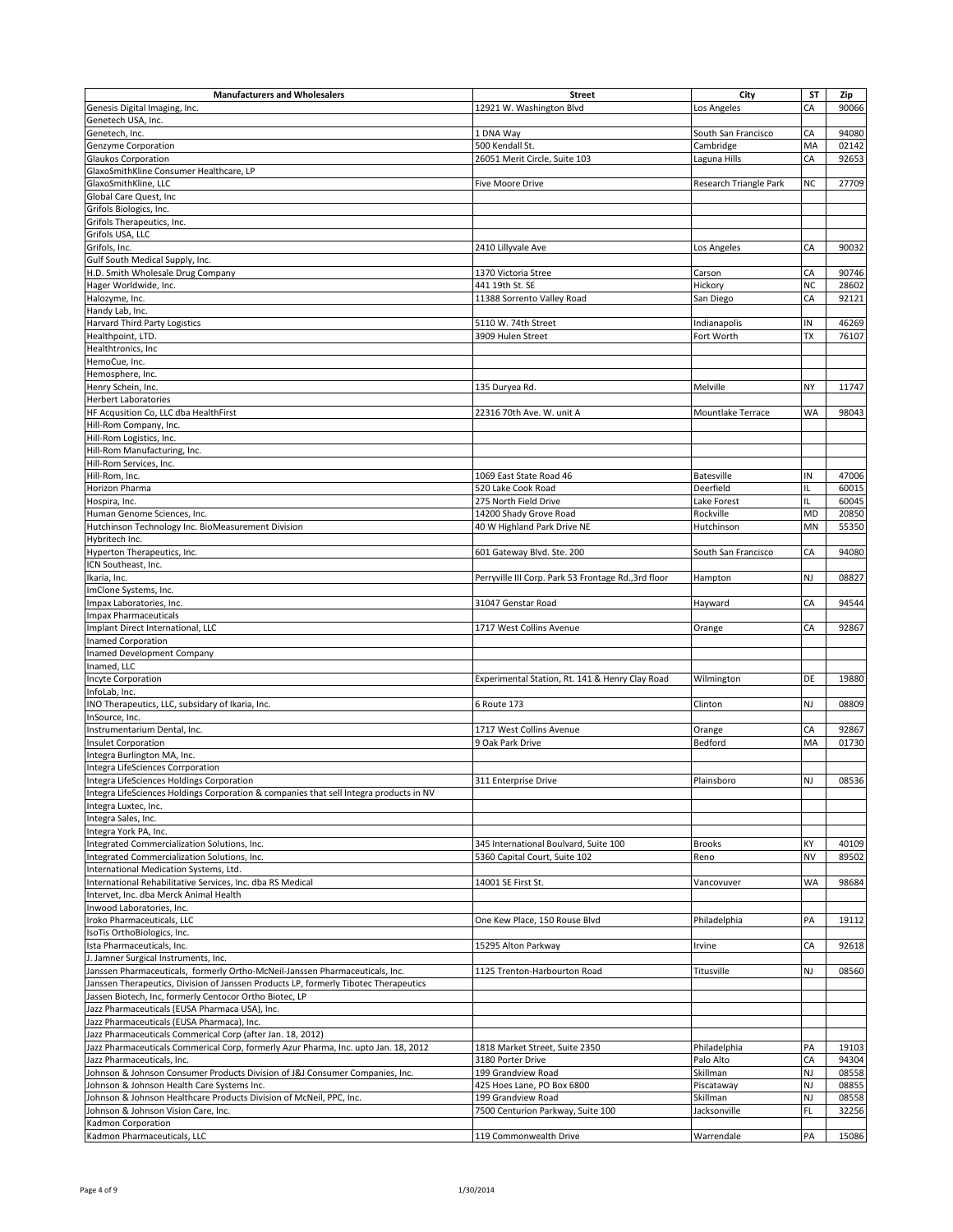| <b>Manufacturers and Wholesalers</b>                                   | <b>Street</b>                                                | City                   | <b>ST</b>       | Zip            |
|------------------------------------------------------------------------|--------------------------------------------------------------|------------------------|-----------------|----------------|
| Kalypto Medical, Inc.                                                  | 1250 Northland Drive, Suite 110                              | Mendota Heights        | ΜN              | 55120          |
| Karl Storz Endoscopia Latino America Incorporated                      |                                                              |                        |                 |                |
| Karl Storz Endoscopy-America, Inc.                                     |                                                              |                        |                 |                |
| Karl Storz Endovision, Inc.                                            |                                                              |                        |                 |                |
| Karl Storz Imaging, Inc.                                               |                                                              |                        |                 |                |
| Karl Storz Lithotripsy-America, Inc.                                   |                                                              |                        |                 |                |
| Karl Storz North America                                               | 2151 E. Grand Ave                                            | El Segundo             | CA              | 90245          |
| Karl Storz Veterinary Endoscopy - America, Inc.                        |                                                              |                        |                 |                |
| KCI USA, Inc.                                                          | 12930 I-10 West                                              | San Antonio            | TХ              | 78249          |
| KCL USA, Inc. (wholesaler license)<br>KCL USA, Inc. (provider license) | 3175 W Ali Baba Ln, Suite 806                                | Las Vegas<br>Las Vegas | NV<br><b>NV</b> | 89118<br>89118 |
| KCL USA, Inc.                                                          | 3175 W Ali Baba Ln, Suite 806<br>1360 Greg Street, Suite 238 | Sparks                 | <b>NV</b>       |                |
| Kerr Corporation                                                       | 1717 West Collins Avenue                                     | Orange                 | CA              | 92867          |
| Kowa Pharmaceutical America, Inc                                       | 530 Industrial Park Blvd                                     | Montgomery             | AL              | 36117          |
| Lantheus Medical Imaging, Inc.                                         | 331 Treble Cove Road                                         | N. Billerica           | MA              | 01862          |
| LDR Spine USA, Inc.                                                    | 13785 Research Blvd., Suite 200                              | Austin                 | ТX              | 78750          |
| Leo Pharma, Inc.                                                       | 1 Sylvan Way                                                 | Parsippany             | NJ              | 07054          |
| Letco Medical                                                          | 1316 Commerce Dr. NW                                         | Decatur                | AL              | 35601          |
| Liebel-Flarsheim LLC                                                   |                                                              |                        |                 |                |
| LifeCell Corporation                                                   | One Millennium Way                                           | Branchburg             | NJ              | 08876          |
| LifeScan, Inc.                                                         | 1000 Gilbraltar Drive                                        | Milpitas               | СA              | 95035          |
| Lilly USA, LLC                                                         |                                                              |                        |                 |                |
| Linear Medical Solutions, LLC                                          |                                                              |                        |                 |                |
| LRx Merger (Sub) Inc.                                                  |                                                              |                        |                 |                |
| Luitpold Pharmaceuticals, Inc.                                         | One Luitpold Drive                                           | Shirley                | NΥ              | 11967          |
| Lumigen, Inc.                                                          |                                                              |                        |                 |                |
| Lung Biotechnology (Nanjing) Co. Limited                               |                                                              |                        |                 |                |
| Lung Biotechnology Hong Kong Limited                                   |                                                              |                        |                 |                |
| Lung RX limited                                                        |                                                              |                        |                 |                |
| Lung Rx, Inc.                                                          |                                                              |                        |                 |                |
| LXU Healthcare Inc, Medical Speciality Prodcuts                        |                                                              |                        |                 |                |
| Magellan Diagnostics, Inc.                                             | 101 Billerica Ave, Bldg 4                                    | North Billerica        | MA              | 01862          |
| Mako Surgical Corporation                                              | 2555 Davis Road                                              | Fort Lauderdale        | FL              | 33317          |
| Mallinckrodt Brand Pharmaceuticals, Inc.                               |                                                              |                        |                 |                |
| Mallinckrodt LLC                                                       |                                                              |                        |                 |                |
| Mallinckrodt, Inc.                                                     | 675 McDonnell Blvd.                                          | Hazelwood              | <b>MO</b>       | 63042          |
| Maquet                                                                 | 45 Barbour Pond Drive                                        | Wayne                  | NJ              | 07034          |
| Maquet Cardiovascular LLC                                              |                                                              |                        |                 |                |
| Maquet Cardiovascular US Sales LLC. dba Maquet Medical Systems, USA    |                                                              |                        |                 |                |
| Masimo Americas, Inc.                                                  |                                                              |                        |                 |                |
| Masimo Corporation                                                     | 40 Parker                                                    | Irvine                 | СA              | 92618          |
| Masimo Semiconductor, Inc.                                             |                                                              |                        |                 |                |
| MBI, Inc dba mbi X-ray and Medical Supply                              | 1353 Arville St.                                             | Las Vegas              | NV              | 89102          |
| McKesson Corporation                                                   |                                                              |                        |                 |                |
| McKesson Corporation and applicable entities                           | One Post Road                                                | San Francisco          | СA              | 94104          |
| McKesson Medical-Surgical Minnesota Supply, Inc.                       |                                                              |                        |                 |                |
| McKesson Medical-Surgical, Inc.                                        |                                                              |                        |                 |                |
| McKesson Specialty Care Distribution Joint Venture LP                  |                                                              |                        |                 |                |
| McKesson Specialty Distribution LLC                                    |                                                              |                        |                 |                |
| McNeil Consumer Healthcare Division of McNeil-PPC, Inc.                | 7050 Camp Hill Road                                          | Ft. Washington         | PA              | 19034          |
| Meda Pharmaceuticals                                                   | 265 Davidson Ave.                                            | Somerset               | NJ              | 08873          |
| MedEx USA, Inc.                                                        |                                                              |                        |                 |                |
| <b>MED-EL Corporation</b>                                              | 2511 Old Conwallis Road, Suite 100                           | Durham                 | NC              | 27713          |
| Med-Health Pharmaceutical Products, LLC.                               | 2875 Coleman Street                                          | N. Las Vegas           | <b>NV</b>       | 89032          |
| Medicomp, Inc.                                                         |                                                              |                        |                 |                |
| Medicus, The Dermotology Company                                       |                                                              |                        |                 |                |
| <b>Medicus Pharmaceutical Corporation</b>                              | 7720 N Dobson Road                                           | Scottsdale             | CA              | 85256          |
| Medimmune Distribution, LLC                                            |                                                              |                        |                 |                |
| Medimmune, LLC                                                         | One Medimmune Way                                            | Gaithersburg           | MD              | 20878          |
| Medi-Physics dba GE Healthcare, Oncura, Inc.                           |                                                              |                        |                 |                |
| Medi-Physics Inc., dba GE Healthcare; Oncura, Inc.                     |                                                              |                        |                 |                |
| Medisca Inc.                                                           | 3955 W. Mesa Vista Ave. #10                                  | Las Vegas              | <b>NV</b>       | 89118          |
| Medissis<br>Medisystems Corporation                                    |                                                              |                        |                 |                |
| Medivation, Inc. and it's wholly owned subsidaries                     | 525 Market St., Floor 36                                     | San Francisco          | СA              | 95105          |
| Medline Industries, Inc.                                               | One Medline Place                                            | Mundelein              | IL              | 60060          |
| Medtronic, Inc.                                                        | 710 Medtronic Pkway, LC370                                   | Minneapolis            | ΜN              | 55432          |
| Mentor Worldwide, LLC                                                  | 201 Mentor Drive                                             | Santa Barbara          | CA              | 93111          |
| Merck & Co., Inc.                                                      | 351 North Sumneytown Pike, UG4B-35                           | North Wales            | PA              | 19454          |
| Merck Consumer Care                                                    |                                                              |                        |                 |                |
| Merlin Merger Sub, Inc.                                                |                                                              |                        |                 |                |
| Metrex Research, LLC                                                   | 1717 West Collins Avenue                                     | Orange                 | CA              | 92867          |
| Metro Medical Supply, Inc.                                             | 6645 Echo Ave., Suite C                                      | Reno                   | <b>NV</b>       | 89506          |
| Metro Medical Supply, Inc.                                             | 200 Cumberland Bend                                          | Nashville              | ΤN              | 37228          |
| Midwest Medical Supplies Co., LLC                                      | 13400 Lakefront Dr.                                          | Earth City             | MO              | 3045           |
| Millennium Pharmaceuticals, Inc.                                       | 40 Landsdowne Street                                         | Cambridge              | MA              | 02139          |
| Minnesota Scientific, Inc.                                             |                                                              |                        |                 |                |
| Miramar Labs, Inc.                                                     | 445 Indio Way                                                | Sunnyvale              | СA              | 94-85          |
| <b>Mission Pharmacal Company</b>                                       | 10999 IH 10 West, #1000                                      | San Antonio            | TX              | 78230          |
| Mist Pharmaceuticals, LLC                                              | 11 Commerce Drive, 1st Floor                                 | Cranford               | NJ              | 07016          |
| Moore Medical LLC                                                      |                                                              |                        |                 |                |
| Mylan Institutional LLC, f/k/a Bioniche Pharma USA, LLC                |                                                              |                        |                 |                |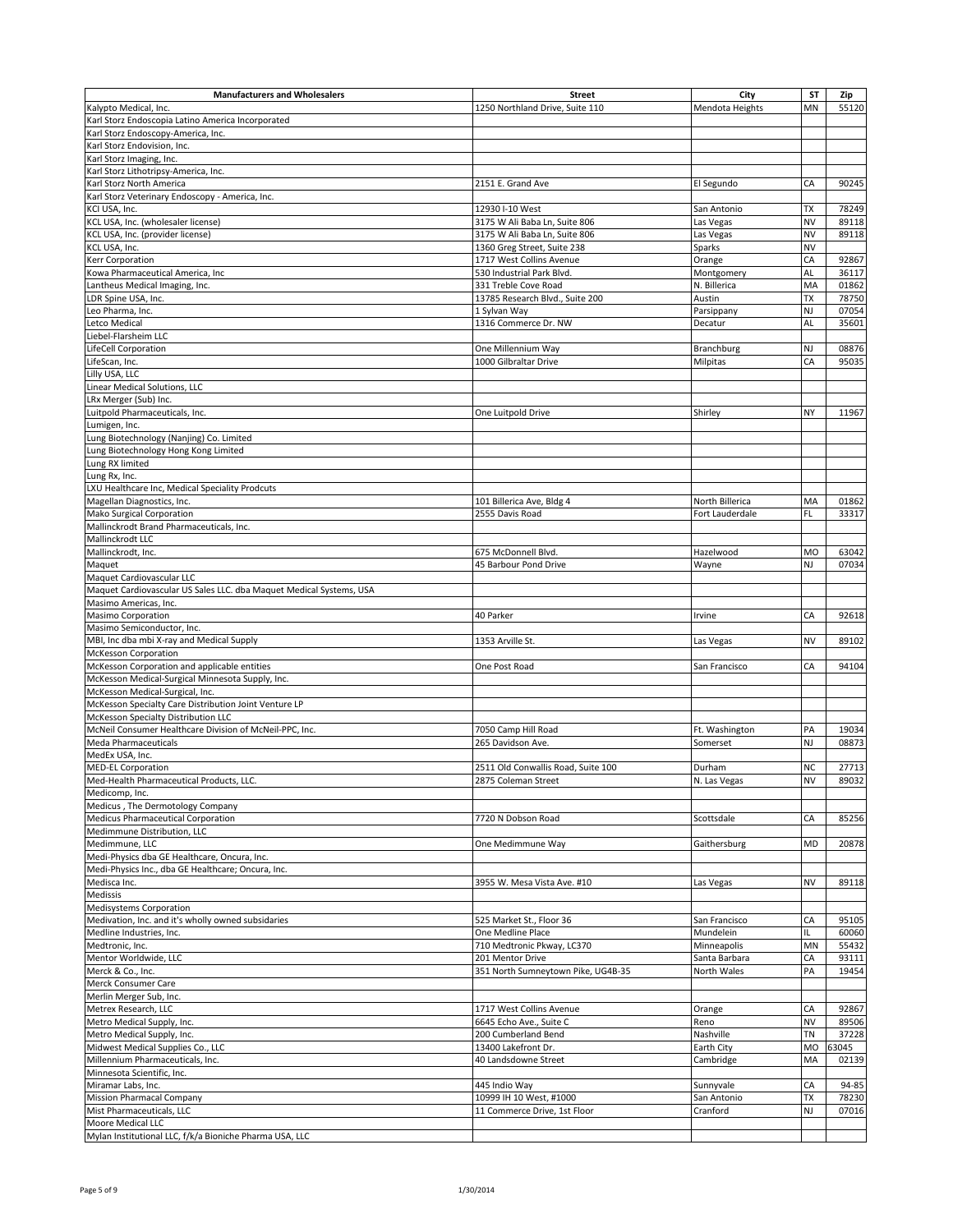| <b>Manufacturers and Wholesalers</b>                                                                       | <b>Street</b>                                                   | City                     | <b>ST</b>       | Zip            |
|------------------------------------------------------------------------------------------------------------|-----------------------------------------------------------------|--------------------------|-----------------|----------------|
| Mylan Institutional, Inc., f/k/a UDL Laboratories                                                          |                                                                 |                          |                 |                |
| Mylan Pharmaceuticals, Inc. and subsidaries                                                                | 781 Chestnut Ridge Road                                         | Morgantown               | WV              | 26505          |
| Mylan Specialty L.P., f/k/a Dey Pharma L.P.<br>Navigator Pharmacy Services, dba Diplomat Pharmacy Services |                                                                 |                          |                 |                |
| Nesher Pharmaceutical, Inc                                                                                 | One Corporate Woods Drive                                       | Bridgeton                | <b>MO</b>       | 63044          |
| Nestle' Health Care Nutrition, Inc.                                                                        | 12500 Whitewater Dr.                                            | Minnetonka               | MN              | 55419          |
| Neuro                                                                                                      |                                                                 |                          |                 |                |
| NeurogesX, Inc.                                                                                            | 2215 Bridgepointe Parkway, Suite 200                            | San Mateo                | СA              | 94404          |
| NeuroTherm                                                                                                 | 30 Upton Dr., suite 2                                           | Wilmington               | MA              | 01887          |
| Neutrogena Corporation                                                                                     | 5760 W. 96th Street                                             | Los Angeles              | CA              | 90045          |
| Newport Medical Instruments, Inc.                                                                          |                                                                 |                          |                 |                |
| Novartis Pharmaceuticals Corporation                                                                       | 59 Route 10                                                     | East Hanover             | NJ              | 07936          |
| Novartis Vaccines and Diagnostics, Inc.<br>Noven Pharmaceutical, Inc.                                      | 320 Massachusetts Ave.                                          | Cambridge                | MA              | 02139          |
| Noven Therapeutics, LLC.                                                                                   | 11960 SW 144th Street                                           | Miami                    | FL              | 33186          |
| Novo Nordisk, Inc.                                                                                         | 100 College Road West                                           | Princeton                | NJ              | 08540          |
| Novocol                                                                                                    |                                                                 |                          |                 |                |
| Novogyne Pharmaceuticals                                                                                   | 111960 SW 144th Street                                          | Miami                    | FL              | 33186          |
| NPS Phamaceuticals, Inc                                                                                    | 550 Hills Drive, 3rd floor                                      | Bedminster               | NJ              | 07921          |
| NuVasive, Inc.                                                                                             | 7475 Lusk Boulevard                                             | San Diego                | CA              | 92121          |
| NxStage Medical, Inc.                                                                                      | 439 S. Union St. 5th floor                                      | Lawrence                 | MA              | 01843          |
| Obagi Medicals Products, Inc. [OMP Inc]                                                                    | 3760 Kilroy Airport Way, Suite 500                              | Long Beach               | СA              | 90806          |
| Oceanside Pharmaceuticals, Inc.<br>Oculex Pharmaceuticals, Inc.                                            |                                                                 |                          |                 |                |
| Olympus America, Inc.                                                                                      |                                                                 |                          |                 |                |
| Olympus Biotech Corporation                                                                                | 35 South Street                                                 | Hopkinton                | МA              | 01748          |
| Olympus Corporation of Americas                                                                            | 3500 Corporate Parkway                                          | Center Valley            | PA              | 18034          |
| <b>Oncology Supply</b>                                                                                     | 2801 Horace Shepard Drive                                       | Dothan                   | AL              | 36303          |
| Oncura, Inc.                                                                                               |                                                                 |                          |                 |                |
| Ony, Inc                                                                                                   | 1576 Sweet Home Road                                            | Amherst                  | <b>NY</b>       | 14228          |
| Onyx Pharmaceuticals. Inc.                                                                                 | 249 Grand Ave.                                                  | S. San Francisco         | СA              | 94608          |
| Optos Incorporated                                                                                         | 67 Forest Street                                                | Malborough               | MA              | 01752          |
| Optronics                                                                                                  |                                                                 |                          |                 |                |
| Orapharma TopCo Holdings, Inc.<br>OraPharma, Inc.                                                          |                                                                 |                          |                 |                |
| OraSure Technologies, Inc.                                                                                 | 220 E. First Street                                             | Bethlehem                | PA              | 18015          |
| Organogenesis, Inc.                                                                                        | 150 Dan Rd.                                                     | Canton                   | CA              | 02021          |
| Ormco Corporation                                                                                          | 1717 West Collins Avenue                                        | Orange                   | CA              | 92867          |
| Ortho-Clinical Diagnostics, a J&J Company                                                                  | 1001 US Route 202                                               | Raritan                  | NJ              | 08869          |
| Osteohealth Division                                                                                       |                                                                 |                          |                 |                |
| Otsuka America Pharmaceutical, Inc.                                                                        | 2440 Research Blvd.                                             | Rockville                | MD              | 20850          |
| Pacific Pharma, Inc.                                                                                       |                                                                 |                          |                 |                |
| Patriot Pharmaceuticals, LLC.                                                                              |                                                                 |                          |                 |                |
| Patterson Companies. Inc.<br>Patterson Dental Supply, Inc.                                                 | 1031 Mendota Heights Road<br>1030 Winding Creek Road, Suite 150 | St. Paul<br>Roseville    | MN<br>CA        | 55120<br>95678 |
| Patterson Dental Supply, Inc.                                                                              | 6555 Tenaya Way, #100                                           | Las Vegas                | NV              | 89113          |
| Patterson Dental Supply, Inc.                                                                              | 309 W 2880 S                                                    | Salt Lake City           | UT              | 84115          |
| Patterson Logistics Services, Inc.                                                                         | 800 Monte Vista Drive                                           | Dinuba                   | СA              | 93618          |
| Patterson Logistics Services, Inc.                                                                         | 1905 Lakewood Dr.                                               | Boone                    | ΙA              | 50036          |
| Patterson Logistics Services, Inc.                                                                         | 7055 Cleveland Road                                             | South Bend               | IN              | 46628          |
| Patterson Logistics Services, Inc.                                                                         | 101 Wales Ave.                                                  | Tonawanda                | NΥ              | 14150          |
| Patterson Logistics Services, Inc.                                                                         | 925 Carolina Pines Blvd, Suite B                                | Blythewood               | SC              | 29016          |
| Patterson Logistics Services, Inc.                                                                         | 6419 S. 228th Street, Suite 101                                 | Kent                     | WA              | 98032          |
| Patterson Medical Supply, Inc.<br>Patterson Veterinary Supply, Inc.                                        | 500 Fillmore Ave.<br>3604 Kimball Drive                         | Tonawanda<br>Kansas City | <b>NY</b><br>MO | 14150<br>64161 |
| Patterson Veterinary Supply, Inc.                                                                          | 802 134th St. SW, Suite 100                                     | Everett                  | WA              | 98204          |
| Patterson Veterinary Supply, Inc.                                                                          | 23048 N 15th Ave.                                               | Phoenix                  | AZ              | 85027          |
| PD-Rx Pharmaceuticals, Inc.                                                                                | 727 North Ann Arbor                                             | Oklahoma City            | ОΚ              | 73127          |
| Pedinol Pharmacal, Inc.                                                                                    |                                                                 |                          |                 |                |
| Penumbra, Inc.                                                                                             | 1351 Harbor Bay Parkway                                         | Alameda                  | СA              | 94502          |
| PETNET solutions, Inc.                                                                                     |                                                                 |                          |                 |                |
| Pfizer                                                                                                     | 235 East 42nd Street                                            | New York                 | <b>NY</b>       | 10017          |
| Pfizer Consumer Healthcare                                                                                 | 5 Geralda Farms                                                 | Madison                  | NJ              | 07940          |
| Pharmaforce, Inc.<br>PharmIngen                                                                            |                                                                 |                          |                 |                |
| Philips Healtcare, Division of Philips Electronics North America Corporation                               | 3000 Minuteman Road                                             | Andover                  | MA              | 01810          |
| Physician Sales and Service, Inc.                                                                          |                                                                 |                          |                 |                |
| Power Tools                                                                                                |                                                                 |                          |                 |                |
| Precise Dental Products, Ltd.                                                                              |                                                                 |                          |                 |                |
| Precision Light, Inc.                                                                                      |                                                                 |                          |                 |                |
| Preswick Pharmaceuticals, Inc.                                                                             |                                                                 |                          |                 |                |
| Princeton Pharma Holdings, LLC                                                                             |                                                                 |                          |                 |                |
| Private Formula Corporation<br>ProClaim, Inc.                                                              |                                                                 |                          |                 |                |
| Proctor & Gamble Company                                                                                   |                                                                 |                          |                 |                |
| Proctor & Gamble Distributing, LLC                                                                         | One Proctor & Gamble Plaza                                      | Cincinnati               | ΟН              | 45202          |
| Promius Pharma, LLC                                                                                        | 200 Somerset Corp. Blvd., Bldg. II, 7th floor                   | Bridgewater              | NJ              | 08807          |
| Promus Pharma, LLC                                                                                         |                                                                 |                          |                 |                |
| Proprietary Pharmaceuticals Group                                                                          |                                                                 |                          |                 |                |
| ProStakan, Inc.                                                                                            | 685 Route 202-206, Suite 101                                    | Bridgewater              | NJ              | 09907          |
| Protherics Salt Lake City, Inc.                                                                            |                                                                 |                          |                 |                |
| Protherics Utah, Inc.                                                                                      |                                                                 |                          |                 |                |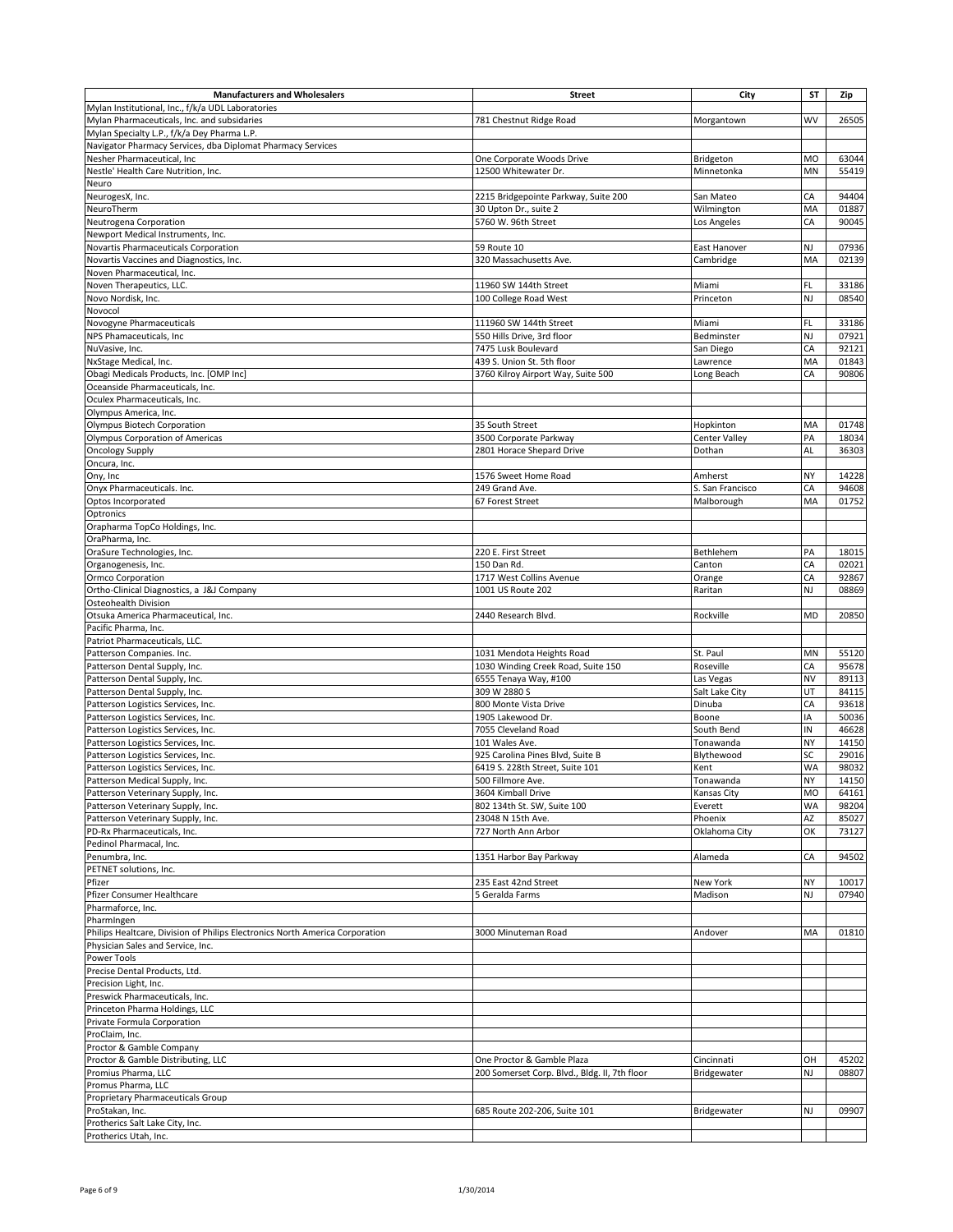| <b>Manufacturers and Wholesalers</b>                           | <b>Street</b>                                  | City                  | ST       | Zip            |
|----------------------------------------------------------------|------------------------------------------------|-----------------------|----------|----------------|
| PSS World Medical, Inc.                                        | 4345 Southpoint Blvd.                          | Jacksonville          | FL       | 32250          |
| Purdue Pharma LP (Rx)                                          | One Stamford Forum / 201 Tresser Blvd.         | Stamford              | СT       | 06901          |
| Purdue Products LP (OTC)                                       | One Stamford Forum / 201 Tresser Blvd.         | Stamford              | CТ       | 06901          |
| QK Healthcare, Inc.                                            | 35 Sawgrass Drive                              | Bellport              | NΥ       | 11713          |
| QLT Opthalmics, Inc.                                           |                                                |                       |          |                |
| QLT Plug Delivery, Inc.                                        |                                                |                       |          |                |
| QLT Therapeutics, Inc.                                         |                                                |                       |          |                |
| QLT, Inc.                                                      | 887 Great Northern Way                         | Vancovuver            | BC       | <b>V5T 4T5</b> |
| Quality King Distributors, Inc.                                |                                                |                       |          |                |
| Quantum Medical Imaging, LLC                                   | 2002-B Orville Drive N.<br>26118 Research Road | Ronkonkoma<br>Hayward | NΥ<br>СA | 11779<br>94545 |
| Questcor Pharmaceuticals<br>Rebel Distributors Corp.           |                                                |                       |          |                |
| Reckitt Benckiser Pharmaceuticals, Inc                         | 10710 Midlothian Turnpike, Suite 430           | Richmond              | VA       | 23235          |
| Regency Therapeutics, Inc.                                     |                                                |                       |          |                |
| Regeneron Pharmaceuticals, Inc.                                | 777 Old Saw Mill River Rd.                     | Tarrytown             | NY       | 10591          |
| Rempex Pharmaceuticals, Inc.                                   | 11525 Sorrento Valley Road                     | San Diego             | СA       | 92121          |
| Renaud Skin Care Laboratories, Inc.                            |                                                |                       |          |                |
| Revivcor, Inc.                                                 |                                                |                       |          |                |
| Ritchie Pharmacal Co.                                          | 119 State Street                               | Glasgow               | ΚY       | 42141          |
| Roche Diagnostics Corporation                                  | 9115 Hague Road                                | Indianapolis          | ΙN       | 46250          |
| Roche Diagnostics Operations, Inc.                             |                                                |                       |          |                |
| Roche Nimblegen, Inc.                                          |                                                | Madison               | WI       |                |
| Rouses Point Pharmaceuticals, LLC                              | 11 Commerce Drive, 1st Floor                   | Cranford              | NJ       | 07016          |
| Roxane Laboratories, Inc.                                      | 1900 Arlingate Lane                            | Columbus              | ΟН       | 43228          |
| Sage Products, Inc.                                            | 3909 Three Oaks Road                           | Cary                  | IL       | 60013          |
| Salix Pharmaceuticals, Inc.                                    | 1700 Perimeter Park Drive                      | Morrisville           | NC       | 27560          |
| Sandoz Inc.                                                    | 506 Carnegie Center, Suite 400                 | Princeton             | NJ       | 08540          |
| Sanofi Pasteur, Inc.                                           | <b>Discovery Drive</b>                         | Swiftwater            | PA       | 18370          |
| Sanofi US                                                      | 55 Corporate Drive                             | Bridgewater           | NJ       | 08807          |
| Sanofi-Aventis US, Inc.                                        |                                                |                       |          |                |
| Sanofi-Aventis US, LLC.                                        |                                                |                       |          |                |
| Santarus, Inc.                                                 | 3721 Valley Centre Dr., suite 400              | San Diego             | СA       | 92130          |
| Savient Pharmaceuticals, Inc.                                  | One Tower Center, , 14th Floor                 | East Brunswick        | NJ       | 08816          |
| Schwarz Pharma, Inc.                                           |                                                |                       |          |                |
| Seabreeze LP Holdings, LLC                                     |                                                |                       |          |                |
| SeaSpine, Inc.                                                 |                                                |                       |          |                |
| Seattle Genetics, Inc.                                         | 21823 30th Drive SE                            | Bothell               | WA       | 98021          |
| Sedline, Inc.                                                  |                                                |                       |          |                |
| Septodont                                                      | 205 Granite Run Drive                          | Lancaster             | PA       | 17601          |
| Shionogi, Inc.                                                 | 300 Campus Drive                               | Florham Park          | NJ       | 07932          |
| Shire Pharmaceuticals, Inc.                                    | 725 Chesterbrook Blvd.                         | Wayne                 | PA       | 19087          |
| Siemens Healthcare Diagnostics, Inc.                           |                                                |                       |          |                |
| Siemens Hearing Instruments, Inc.                              | 10 Constitution Avenue                         | Piscataway            | NJ       | 08855          |
| Siemens Medical Solutions USA, Inc.                            | 51 Valley Stream Parkway                       | Malvern               | PA       | 19355          |
| Silicone Engineering Company                                   |                                                |                       |          |                |
| SkinMedica Aesthetics, Inc.                                    |                                                |                       |          |                |
| SkinMedica Pharmaceuticals, Inc.                               |                                                |                       |          |                |
| SkinMedica, Inc.<br>Slate Pharmaceuticals                      |                                                |                       |          |                |
| Small Bone Innovations, Inc.                                   | 1380 S. Pennsylvania Ave.                      | Morrisville           | PA       | 19067          |
| Smith & Nephew Inc                                             | 4721 Emperor Boulevard, Suite 100              | Durham                | NC       | 27703          |
| Smith Medical Partners, LLC                                    | 950 Lively Blvd.                               | Wood Dale             | IL       | 60191          |
| Smiths Medical ASD, Inc.                                       | 5700 West 23rd Avenue                          | Gary                  | ΙN       | 46406          |
| Smiths Medical ASD, Inc.                                       | 160 Weymouth Street                            | Rockland              | MA       | 02370          |
| Smiths Medical ASD, Inc.                                       | 3350 Granada Avenue N., Suite 100              | Oakdale               | MN       |                |
| Smiths Medical ASD, Inc.                                       | 1265 Grey Fox Road                             | St. Paul              | ΜN       | 55112          |
| Smiths Medical ASD, Inc.                                       | 9124 Polk Lane, Suite 101                      | Olive Branch          | MS       | 38671          |
| Smiths Medical ASD, Inc.                                       | 10 Bowman Drive                                | Keene                 | NH       | 03431          |
| Smiths Medical ASD, Inc.                                       | 25 Production Avenue                           | Keene                 | NΗ       | 03431          |
| Smiths Medical ASD, Inc.                                       | 6250 Shier Rings Road                          | Dublin                | ΟН       | 43016          |
| Smiths Medical ASD, Inc.                                       | 201 West Queen Street                          | Southington           | СT       | 06489          |
| Smiths Medical ASD, Inc. dba Cardio-Pulmonary, Inc.            | 330 Corporate Woods Parkway                    | Vernon Hills          | IL       | 60061          |
| Solstice Neurosciences, LLC                                    | 4010 Dupont Circle, Suite L-07                 | Louisville            | ΚY       | 40207          |
| Spectranetics Corporation                                      | 9965 Federal Dr.                               | Colorado Springs      | CO       | 80921          |
| Spectrum Pharmaceuticals, Inc.                                 | 11500 S. Eastern Ave, Suite 240                | Henderson             | NV       | 89052          |
| Spiration, Inc., dba Olympus Respiratory America               | 6675 185th Avenue N.E.                         | Redmond               | WA       | 98052          |
| SPO2.com, Inc.                                                 |                                                |                       |          |                |
| St. Jude Medical S.C., Inc.                                    |                                                |                       |          |                |
| St. Jude Medical, Inc.                                         | 6300 Bee Cave Road, Building 2, Suite 100      | Austin                | TХ       | 78746          |
| <b>STAAR Surgical Company</b>                                  | 1911 Walker Avenue                             | Monrovia              | СA       | 91016          |
| Stat Pharmaceuticals, Inc.                                     | 9545 Pathway St.                               | Santee                | CА       | 92071          |
| Stat Rx USA, LLC                                               |                                                |                       |          |                |
| Sterilmed, Inc.                                                | 11400 73rd Ave, North Suite 100                | Maple Grove           | ΜN       | 55369          |
| <b>Sterling Medical Services LLC</b>                           |                                                |                       |          |                |
| Strativa Pharmaceutical, division of Par Pharmaceuticals, Inc. |                                                |                       |          |                |
| Straumann Manufacturing, Inc                                   |                                                |                       |          |                |
| Straumann USA, LLC                                             | 60 Minuteman Road                              | Andover               | MA       | 01810          |
| SuperDimenson, Inc.                                            | 161 Cheshire Lane, Suite 100                   | Minneapolis           | ΜN       | 55441          |
| Synthes Spine, Inc                                             |                                                |                       |          |                |
| Synthes USA HQ, Inc.                                           |                                                |                       |          |                |
| Synthes USA Products, LLC                                      |                                                |                       |          |                |
| Synthes USA Sales, LLC                                         |                                                |                       |          |                |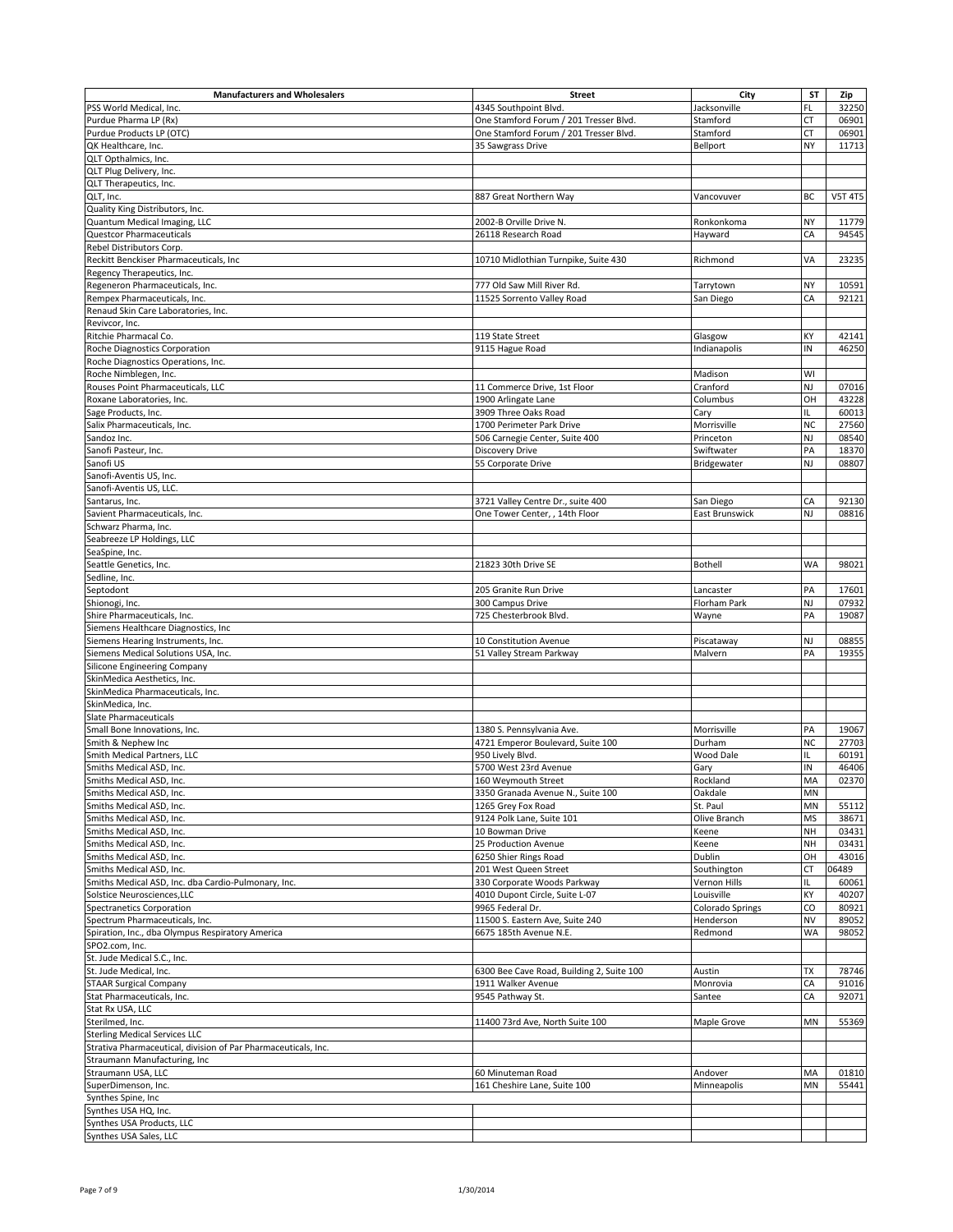| <b>Manufacturers and Wholesalers</b>                                 | <b>Street</b>                                            | City                              | ST        | Zip   |
|----------------------------------------------------------------------|----------------------------------------------------------|-----------------------------------|-----------|-------|
| Synthes, Inc.                                                        | 700 Orthopaedic Drive                                    | Warsaw                            | IN        | 46581 |
| Synthes, USA                                                         | 1302 Wrights Lane East                                   | <b>West Chester</b>               | PA        | 19380 |
| Tagi Pharma, Inc                                                     | 722 Progressive Lane, Room 205                           | South Beloit                      | WI        |       |
| Takeda Pharmaceuticals America, Inc.                                 |                                                          |                                   |           |       |
| Takeda Pharmaceuticals USA, Inc.                                     | One Takeda Parkway                                       | Deerfield                         | IL        | 60015 |
| Tcoog US, Inc.                                                       | 5 Century Dr.                                            | Parsippany                        | NJ        | 07054 |
| Terumo BCT, Inc.                                                     | 10811 West Collins Ave.                                  | Lakewood                          | CO        | 80215 |
| The Anspach Effort, Inc.                                             |                                                          |                                   |           |       |
| The Harvard Drug Group, LLC                                          | 31778 Enterprise Dr.                                     | Livonia                           | MI        | 48150 |
| The Harvard Drug Group, LLC, dba Rugby Laboratories                  |                                                          |                                   |           |       |
| The Harvard Group, LLC, dba Major Pharmaceuticals                    | 5110 W. 74th Street                                      | Indianapolis                      | IN        | 46268 |
| Theken Spine, LLC                                                    |                                                          |                                   |           |       |
| TheraCom, LLC                                                        | 5360 Capital Court, Suite 102                            | Reno                              | NV        | 89502 |
| Therakos, Inc USA                                                    | 1001 US Route 202                                        | Raritan                           | NJ        | 08869 |
| Theratech, Inc.                                                      |                                                          |                                   |           |       |
| Theravance, Inc.                                                     | 901 Gateway Blvd.                                        | S. San Francisco                  | CA        | 94080 |
| Ther-Rx Corporation                                                  | One Corporate Woods Drive                                | Bridgeton                         | <b>MO</b> | 63044 |
| ThromboGenics, Inc.                                                  | 101 Wood Avenue South, Suite 610                         | Iselin                            | NJ        | 08830 |
| <b>Timm Medical</b>                                                  |                                                          |                                   |           |       |
| Top Rx, Inc.                                                         | 2950 Brother Blvd.                                       | <b>Bartlett</b>                   | ΤN        | 38133 |
| Torex Medical, Inc.                                                  | 4188 Lexington Avenue North                              | Shore View                        | MN        | 55126 |
| <b>TotalSkinCare Corporation</b>                                     |                                                          |                                   |           |       |
| TriPath Imaging. Inc.                                                |                                                          |                                   |           |       |
| TriPath Oncology, Inc.                                               |                                                          |                                   |           |       |
| Tyco Healthcare Group LP                                             |                                                          |                                   |           |       |
| <b>UCB Bio-Science</b>                                               |                                                          |                                   |           |       |
| UCB Pharma                                                           |                                                          |                                   |           |       |
| UCB, Inc.                                                            | 1950 Lake Park Drive                                     | Smyra                             | GA        | 30080 |
| Ucyclyd Pharma, Inc                                                  |                                                          |                                   |           |       |
| United Therapeutics Corporation                                      | 1040 Silver Street                                       | <b>Silver Spring</b>              | <b>MD</b> | 20910 |
| United Therapeutics Europe, Ltd                                      |                                                          |                                   |           |       |
| Unither Biotech, Inc.                                                |                                                          |                                   |           |       |
| Unither Neurosciences, Inc.                                          |                                                          |                                   |           |       |
| Unither Pharma, Inc.                                                 |                                                          |                                   |           |       |
| Unither Pharmaceuticals, Inc.                                        |                                                          |                                   |           |       |
| Unither Telmed, Ltd                                                  |                                                          |                                   |           |       |
| Unither Therapeutik GMbh                                             |                                                          |                                   |           |       |
| Unither Virology, LLC                                                |                                                          |                                   |           |       |
| Unither.com, Inc.                                                    |                                                          |                                   |           |       |
| Upsher-Smith Laboratories, Inc.                                      | 6701 Evenstad Drive                                      | Maple Grove                       | MN        | 55369 |
| Uroplasty, Inc.                                                      | 5420 Feltl Road                                          | Minnetonka                        | MN        | 55343 |
| US WorldMeds, LLC                                                    | 4010 Dupont Circle, Suite L-07                           | Louisville                        | KY        | 40207 |
| Uthera, Inc.                                                         | 1840 S. Stapley Dr., STE 200                             | Mesa                              | AZ        | 85204 |
| Valeant Biomedicals, Inc.                                            |                                                          |                                   |           |       |
| <b>Valeant Pharmaceuticals</b>                                       | 700 Route 202-206 North                                  | Bridgewater                       | NJ        | 08807 |
| Valeant Pharmaceuticals International                                |                                                          |                                   |           |       |
| Valeant Pharmacueticals North America LLC                            |                                                          |                                   |           |       |
| Valley Wholesale Drug                                                | 1401 W. Fremont Street                                   | Stockton                          | СA        | 95203 |
| Vascular Solutions Zerusa Limited                                    |                                                          |                                   | MN        |       |
| Vascular Solutions, Inc.                                             | 6464 Sycamore Court                                      | Maple Grove                       |           | 55360 |
| Vax Holdings, Inc.<br>VaxServe, Inc                                  |                                                          |                                   | PA        | 18503 |
|                                                                      | 111 North Washington Ave                                 | Scranton                          |           |       |
| Ventiv Commerical Services, division of Ventiv Health<br>Veridex LLC | 1001 US Route 202                                        | Raritan                           | NJ        | 08869 |
| Vertos Medical, Inc.                                                 | 101 Enterprise, Suite 100                                | Aliso Viejo                       | CA        | 92656 |
| Vicept Therapeutics, Inc.                                            |                                                          |                                   |           |       |
| Vidara Therapeutics, Inc.                                            |                                                          |                                   | GA        | 30076 |
| ViiV Healthcare                                                      | 100 Holcomb Woods Parkway, Suite 270<br>Five Moore Drive | Roswell<br>Research Triangle Park | <b>NC</b> | 27709 |
| ViroPharma, Inc.                                                     | 730 Stockton Drive                                       | Exton                             | PA        | 19341 |
| Vistakon Pharmaceuticals, LLC.                                       | 7500 Centurion Parkway, Suite 100                        | Jacksonville                      | FL        | 32256 |
| Wallace Pharmaceuticals, Inc.                                        |                                                          |                                   |           |       |
|                                                                      |                                                          |                                   |           |       |